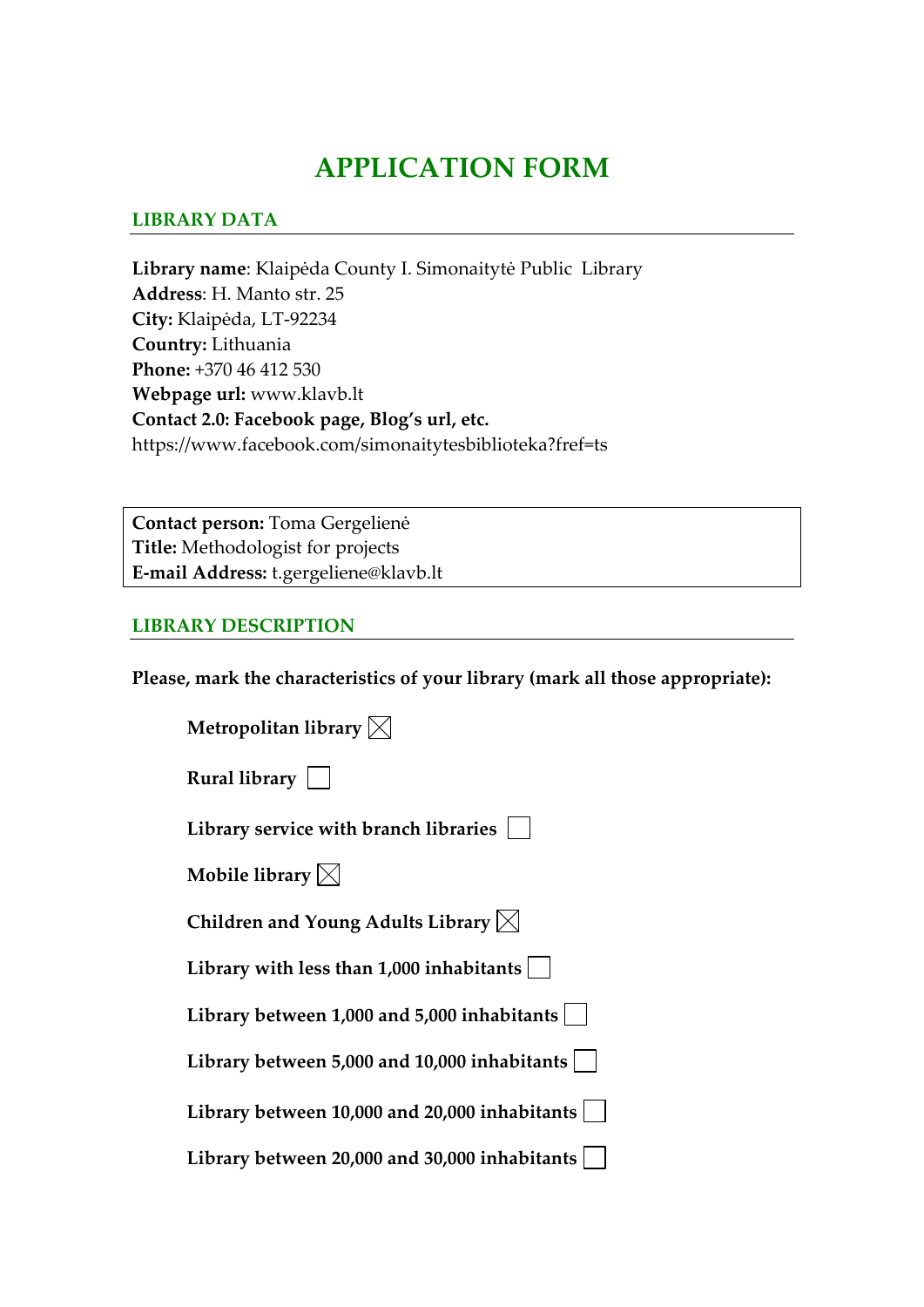| Library between 30,000 and 100,000 inhabitants $\vert \ \ \vert$ |  |
|------------------------------------------------------------------|--|
| Library between 100,000 and 200,000 inhabitants                  |  |
| Library between 200,000 and 500,000 inhabitants $\boxtimes$      |  |
| Library with more than 500,000 inhabitants $\vert \ \ \vert$     |  |
| ייחר היידו                                                       |  |

#### **MORE INFORMATION**

**Please, tell us a bit more about your library, pictures are also welcome:**

**Short description:** A new building of I. Simonaitytė library was built in 2006, the library is becoming one of the most significant cultural centres not only in Lithuania, but also in the entire Lithuania in all respects: beautiful palace, modern information technologies providing connection with the entire world, rich book funds, relevant exhibitions, conferences, welcoming of new books, concerts, performances and competitions. Klaipeda County Ieva Simonaityte Public Library serves as a center of information research and the provider of educational and leisure activities. The Library carries out functions of the Regional methodological center and provides methodological assistance for 11 centralized systems of Municipal Public Libraries. The priority is to satisfy users' and visitors' educational, cultural and information research needs. The Library offers exhibitions and other cultural events that are open for all visitors. After About 400 different events are held in the library per year, 200 out of which are exhibitions. All kinds of art are loved in the palace: literature, music, art, poetry, photo art, educational activities. The library provides the following electronic services: book

ordering, interlibrary loan, reservation, extension of a term of keeping a book etc. The library provides access to local and international databases, licensed in Lithuanian public libraries. The library organize various training activities, excursions round the library, volunteers activities, new books presentations, lectures, modern art exhibitions, cultural performances, after school programs, programs for reader development, projects and etc. Every year library arranging 10 or more projects to children, adult and old people, inside and outside of the library activities for various age people. Moreover, library has Open space for youth. Mission of the space is to provide meaningful activities and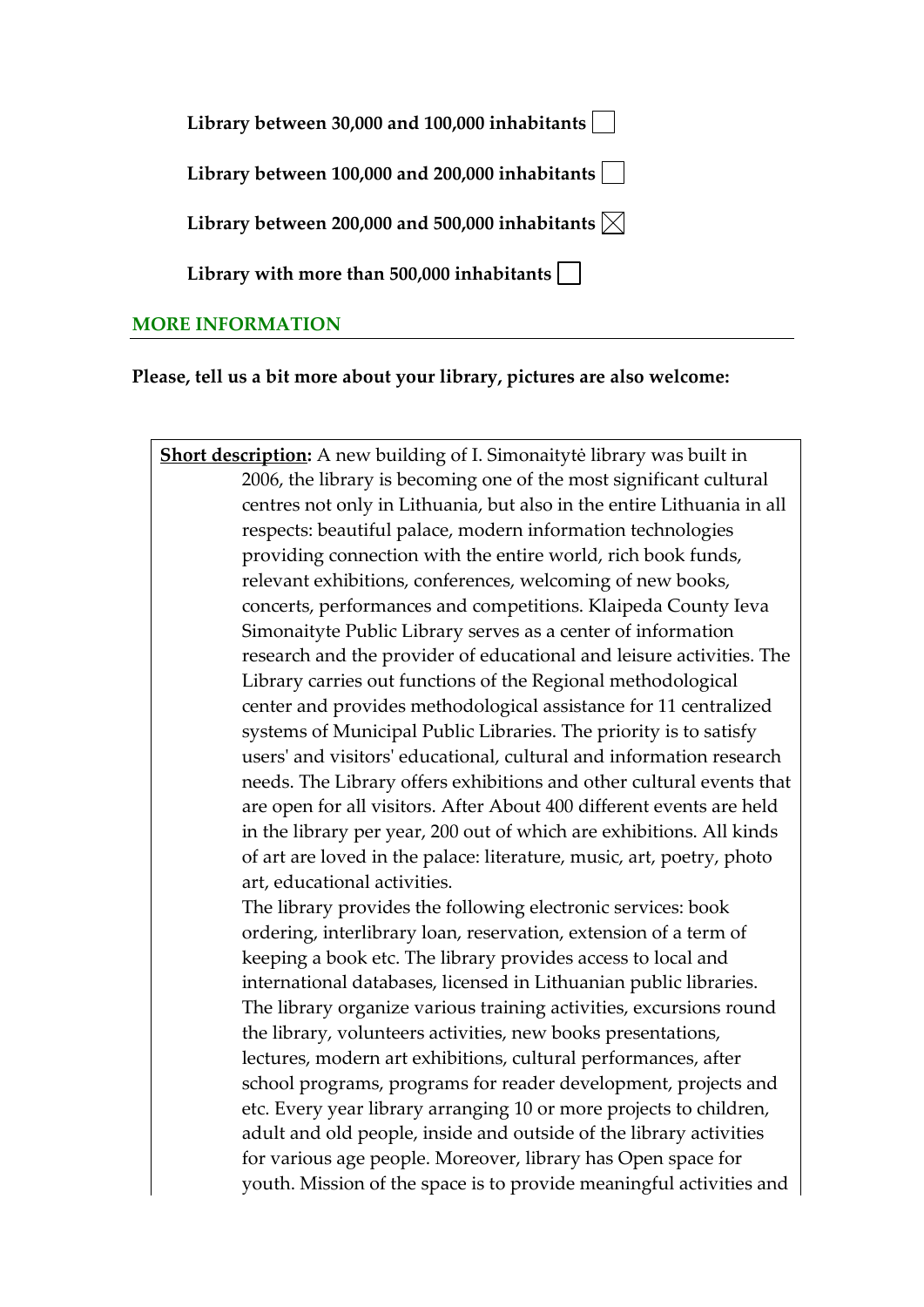safe leisure opportunities for self-realization 14-29 years old young people and to facilitate their integration into the living environment. A cozy place to read books, listen to music, watch movies, concerts, to watch information cognitive shows, have events and other activities.

Attractive and ergonomic environment of the library optimally adapted to the visitors' needs allows them to feel comfortable, cosy and exceptional. The spacious library houses not only five reading rooms, open book funds for adults and children, but also facilities for cosy rest, aesthetic premises for visual and verbal events, two cosy courtyards. The library has Event and Conference Halls and Gerlach's Attic, where a permanent maritime heritage exposition is installed, a modern training room. There is a café and a bookshop operating in the former office.

**Current library programs:** continuous series of events: Book fairy, Spring of poetry, Family days, Christmas of books, Nacional library week; projects: Literary buffet, Traveling library, Green library, Region heritage guide, Modern senior citizen.

#### **Please tell us about the kind of activities you would be interested in doing with your sister library:**

cooporation in projects (between libraries and EU), activities for children and adult users. Also exchanging the staff, information, ideas, activity posibilities,

**Languages your staff speaks:** English, Russian, Polish, German

**Languages users speak/read:** English, Russian, Polish, German